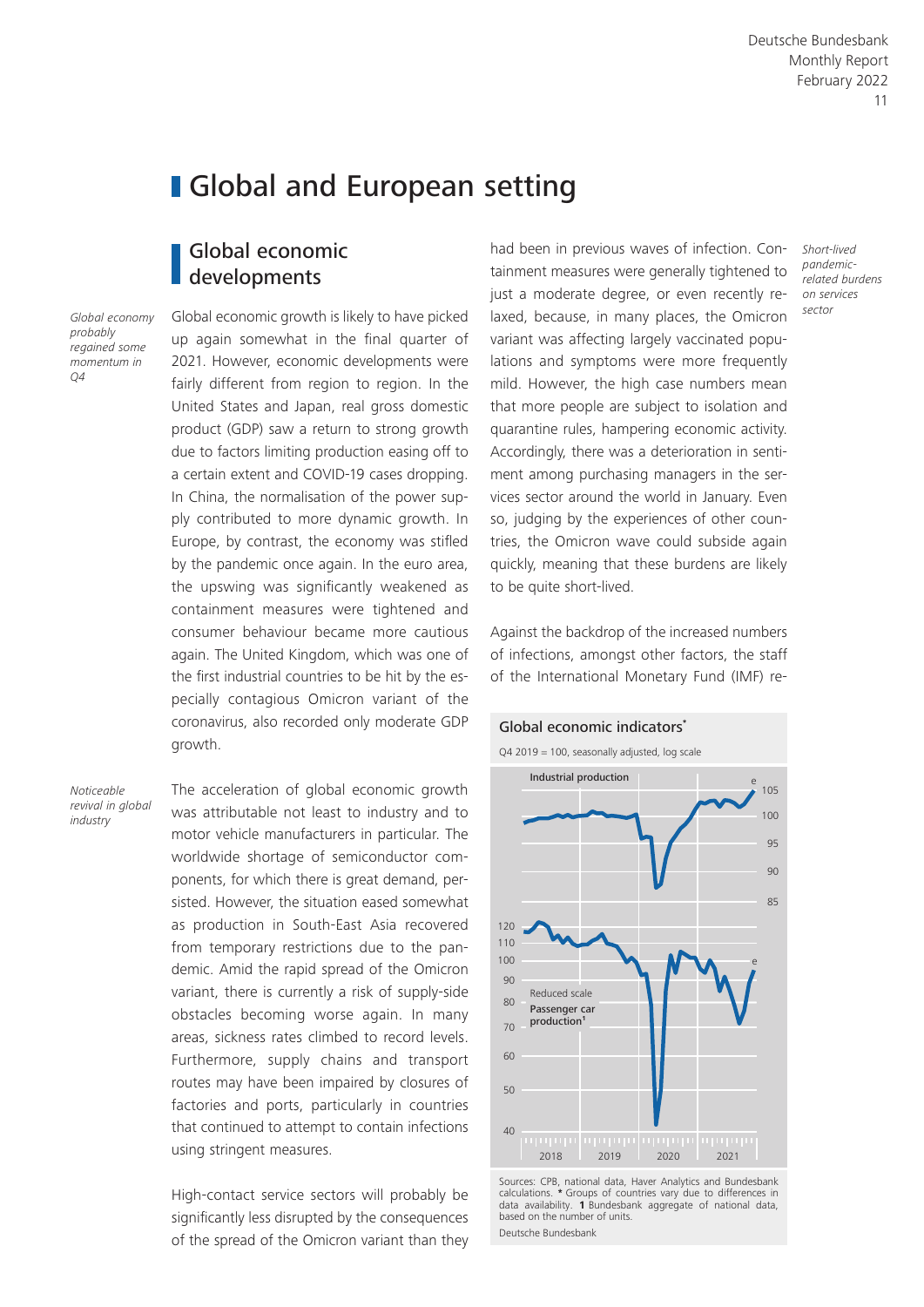

World market prices for crude oil, natural gas and industrial raw materials

Monthly averages, log scale

Sources: Bloomberg Finance L.P. and HWWI. • Latest figures: average of 1 to 11 February 2022, or 1 to 17 February 2022 for crude oil. **1** According to HWWI commodity price index. Deutsche Bundesbank

#### Consumer prices in industrial countries**\***

Year-on-year percentage change



Sources: Bundesbank calculations based on national data. **\*** EU, Japan, Canada, Norway, Switzerland, the United States and the United Kingdom. **1** Consumer prices excluding energy and food; additionally excluding alcoholic beverages and tobacco products for the EU, Norway, Switzerland and the United Kingdom. Deutsche Bundesbank

*IMF revises 2022 global growth forecast significantly downwards, warns of upside risks to inflation outlook*

vised its global growth forecast for 2022 downwards by 0.5 percentage point to 4.4%.<sup>1</sup> In light of China's zero-COVID strategy and the ongoing problems in its real estate sector, the IMF reconsidered China's growth prospects to be less favourable. The IMF staff lowered its growth projection for the United States by an

even larger amount in order to incorporate the likely failure of major fiscal initiatives as well as the prospect of monetary policy accommodation being reversed earlier than originally announced. At the same time, the IMF now expects that higher rates of inflation in many regions of the world will persist for longer and once again warned of upside risks to the inflation outlook.

At the beginning of the year, commodity prices rose once again across the board starting from a high level. In particular, crude oil prices recently rose by a considerable amount and exceeded US\$90 per barrel for the first time since 2014. Alongside robust demand, temporary production losses and concerns surrounding continued supply tensions in the global crude oil market had an inflationary impact.<sup>2</sup> Gas prices in Europe dipped slightly at the start of January after having reached record highs in December 2021. The key factors in this context were the unusually warm weather for that time of year and significantly increased liquid natural gas imports from the United States. Due to the protracted political crisis between Russia and Ukraine, however, the cost of future gas flows became significantly more expensive, and futures contracts suggest that gas prices will remain high for the remainder of the year. Industrial commodity prices picked up considerably again, too.

High energy prices made a substantial contribution to the renewed rise in consumer price inflation around the world. According to an initial estimate, the year-on-year rate of change in consumer prices for the industrial countries as a whole rose to 5.8% up to January. But, even defined more narrowly, i.e. excluding energy

*Crude oil prices reach sevenyear high, futures suggest persistently high gas prices*

*Consumer price inflation in industrial countries rises again*

<sup>1</sup> See International Monetary Fund (2022).

<sup>2</sup> The latter were fuelled by a number of factors, which include, for example, low inventories, missed production targets amongst OPEC countries, and geopolitical conflicts. In addition, there has been a perceptible decline in investment in production capacity over previous years, in which deterioration in the longer-term outlook for demand in light of global efforts to reduce CO<sub>2</sub> emissions may have played a role.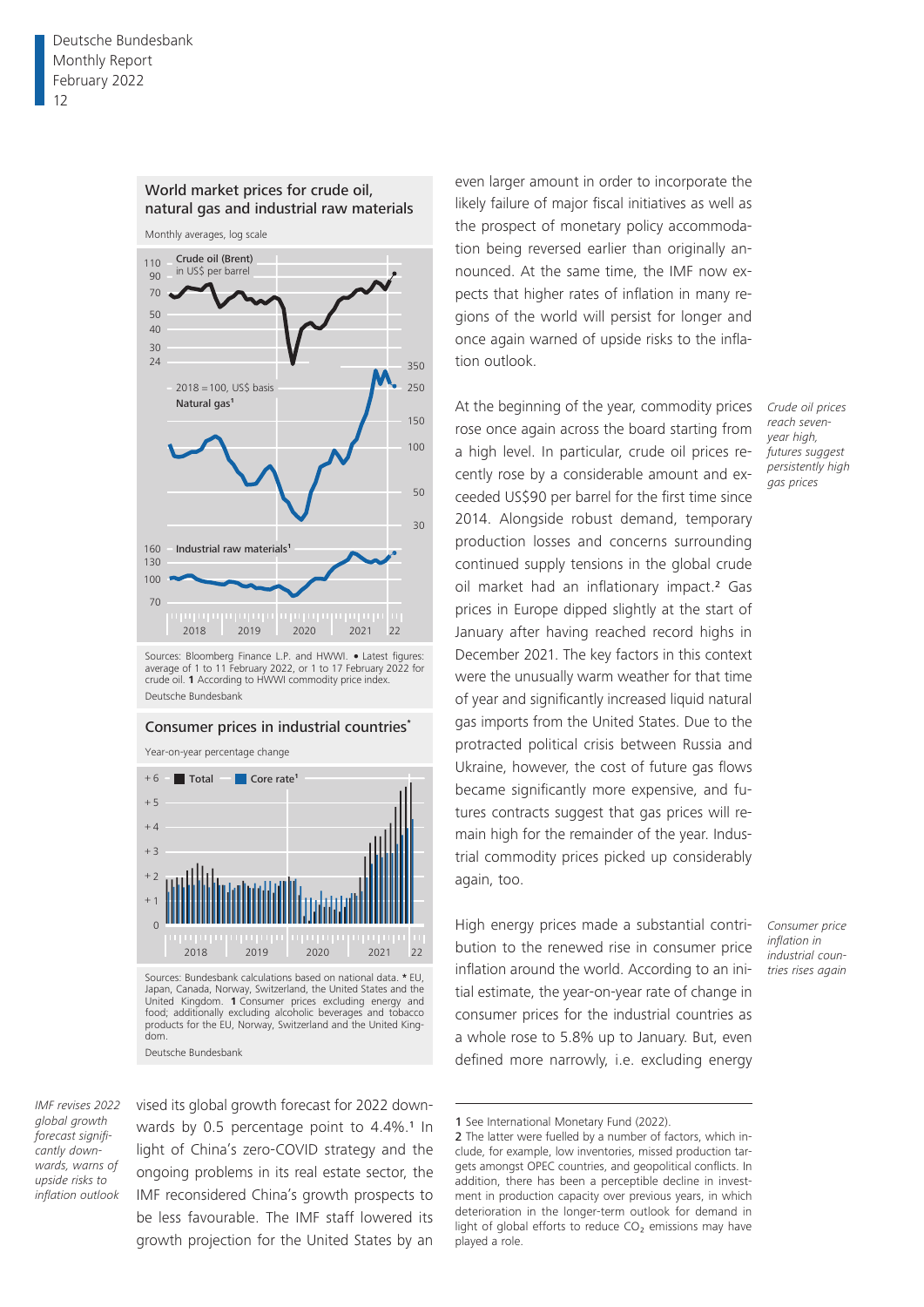and food, consumer price inflation climbed to 4.3%, meaning that inflationary pressures had become more broadly based. This development was driven by buoyant demand coupled with high cost pressures initially resulting chiefly from price increases at the upstream production stages and for transport services. Moreover, some industrial countries were already experiencing accelerated wage growth. This holds especially true for the United States, where the labour market appears to have overheated. In the euro area, too, there are increasing signs of tensions on the labour market (see the box on pp. 15f.). Against this backdrop, many central banks tightened their monetary policy stance or at least considered doing so.

# China

*Industry revival, but underlying cyclical trend remains weak*

According to official estimates, real GDP in China rose by a seasonally adjusted 1.6% in the final quarter of 2021 compared with the preceding quarter, in which growth of only 0.7% was recorded.<sup>3</sup> The main reason for the higher pace of growth was increased activity in the industrial sector, which had been adversely affected by severe power shortages in the third quarter. Industry also benefited from the ongoing boom in foreign business.4 The underlying cyclical trend in China remained weak, though. The downturn in the real estate market continued. The number of homes purchased and construction projects commenced once again fell significantly. Should the situation on the housing market come to a head, it could have adverse economic implications not only for China but also for other countries.<sup>5</sup>

*Containment measures curb consumption but also inflation*

Private consumption also appears to have remained lacklustre in the fourth quarter. This was partly due to the fact that the spread of the Delta variant of the coronavirus led to outbreaks in a number of cities and provinces, which resulted in strict containment measures being imposed at the local level. Dampened consumption activity is probably one reason why consumer price inflation, at 0.9% on the



Q4 2019 = 100, seasonally and calendar adjusted, log scale



Office of India, Brazilian Institute of Geography and Statistics, Rosstat – Federal State Statistics Service, and Bundesbank calculations. Deutsche Bundesbank

year in January 2022, was very weak by international standards. The rate excluding food and energy was also low, at 1.2%.

# Other selected emerging market economies

The Indian economy is likely to have continued to recover in the fourth quarter of 2021 from the consequences of the severe Delta wave in the second quarter. Economic output fell just short of pre-pandemic levels in the third quarter. There was continued strong growth in goods exports throughout the reporting period. Export revenue in US dollar terms was over one-third higher in the fourth quarter than in

*Recovery continued in India*

<sup>3</sup> In a year-on-year comparison, economic growth in the final quarter stood at 4%

<sup>4</sup> With year-on-year growth of +23%, revenue from goods exports (in US dollar terms) again went up very sharply. However, price rises are also likely to have played a large part in this.

<sup>5</sup> See Deutsche Bundesbank (2021a).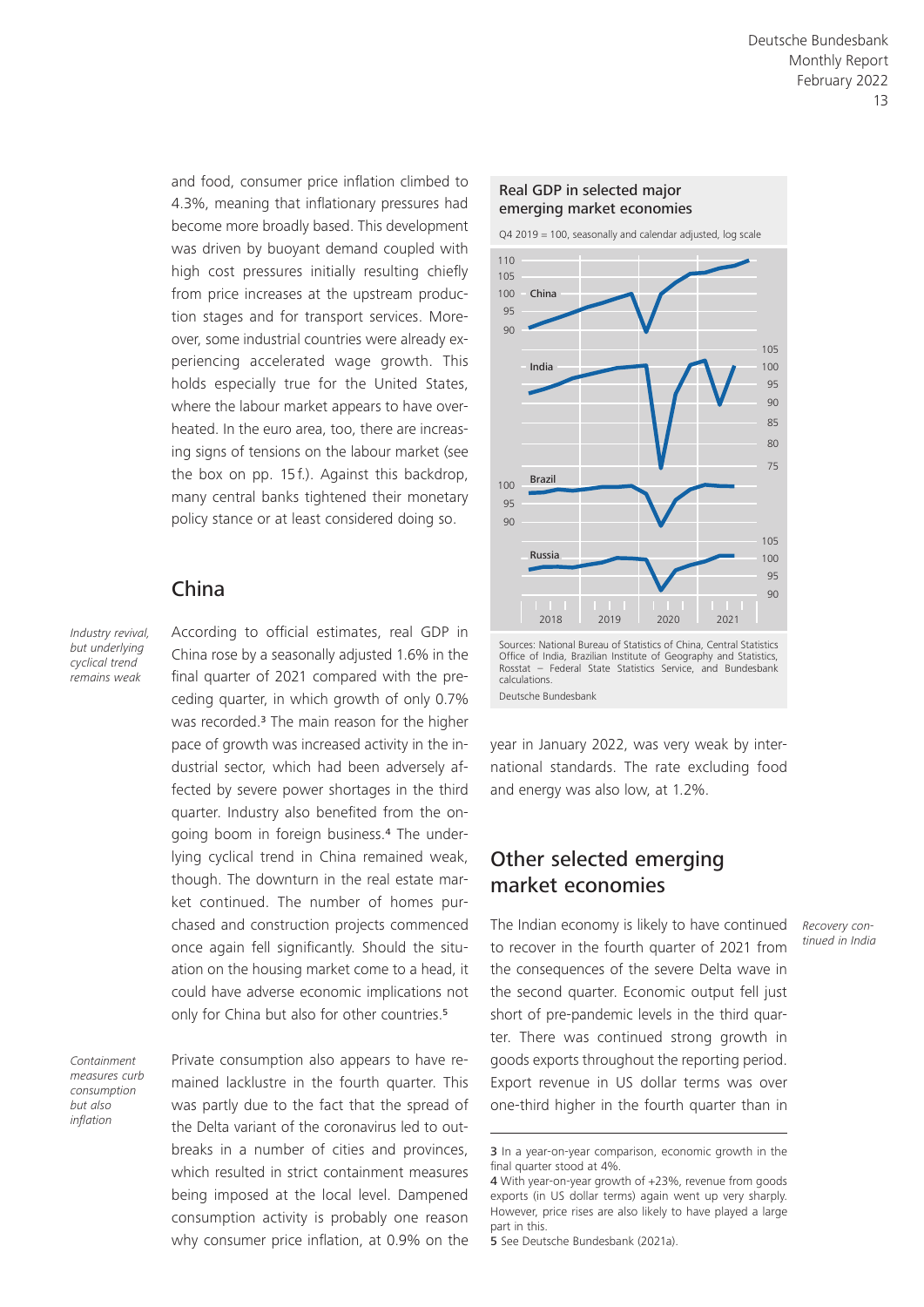the same period a year earlier. However, spending on imports also went up sharply due to rising commodity prices. Meanwhile, industrial production expanded only slightly on the year, while motor vehicle production even suffered a setback. Consumer price inflation rose markedly to 6.0% in January 2022. The Indian central bank nevertheless left its policy rate at 4%.

*Economy in Brazil persistently weak*

In Brazil, real GDP had already returned to precrisis levels back in early 2021. However, it dipped back down in the second and third quarters, and it is unlikely to have experienced a revival in the fourth quarter either. Industrial production stagnated, while retail sales decreased markedly in price-adjusted terms. A major reason for the weak consumption activity is likely to have been strong inflation. Consumer price inflation increased to 10.5% in the fourth quarter and remained at a similarly high level at the start of the year. The Brazilian central bank therefore continued to tighten its monetary policy. All in all, it has raised its policy rate by 875 basis points since March 2021 to a current rate of 10.75%.

*Two-speed economic development in Russia*

According to preliminary government estimates, economic output in Russia increased by 4.6% in 2021 as a whole. This more than compensated for the pandemic-related losses of 2020. In the final quarter, for which no GDP figures are available yet, there appears to have been a two-speed economic development. Manufacturing output increased sharply. Revenue from energy exports also recorded renewed significant growth thanks to a sharp rise in oil and gas prices. However, the week of non-working days between the end of October and start of November ordered across the country in response to the tense pandemic situation is likely to have hit the services sectors especially hard. Up to January, consumer price inflation rose to 8.7% on the year. Given the geopolitical tensions relating to Ukraine, the start of the year saw the rouble come under intensified downward pressure. The Russian central bank has increased its policy rate in three

steps by a total of 275 basis points since the start of October to 9.5%.

## United States

In the United States, the economy shifted into a higher gear in the final quarter of 2021. Preliminary estimates indicate that seasonally adjusted real GDP was up by 1.7% on the third quarter. The main reason for this good performance is that adverse factors that had stalled the upswing in the third quarter became less significant. For example, the wave of infections brought about by the Delta variant of the coronavirus continued to subside. After repairing storm damage, factories and ports on the East Coast returned to business as usual. Lastly, the automotive sector benefited from factors affecting upstream stages of production easing off to a certain extent. US firms used the overall strong increase in the supply of domestic and imported goods first and foremost to restock. By contrast, the level of investment in machinery and equipment or buildings only slightly exceeded the level of the previous quarter. Households upped their consumption expenditure only moderately, with recent purchasing power losses decreasing their propensity to purchase. Consumer price inflation continued to rise and in January reached its highest level in almost 40 years, at 7.5%. At 6.0%, the core rate, which excludes energy and food, was only slightly lower. In view of this, the US central bank indicated in January that it could soon raise its interest rates.

It is not just due to surging inflation that the US economy will be unlikely to build much on the fourth quarter's high pace of growth at the start of 2022. The rapid spread of the highly contagious Omicron variant is putting pressure on demand for high-contact services and has already resulted in a considerable number of working hours being lost due to illness and quarantine rules. Total hours worked saw a marked decrease in January.

*Strong GDP growth in Q4*

*Pandemicrelated setback at start of year*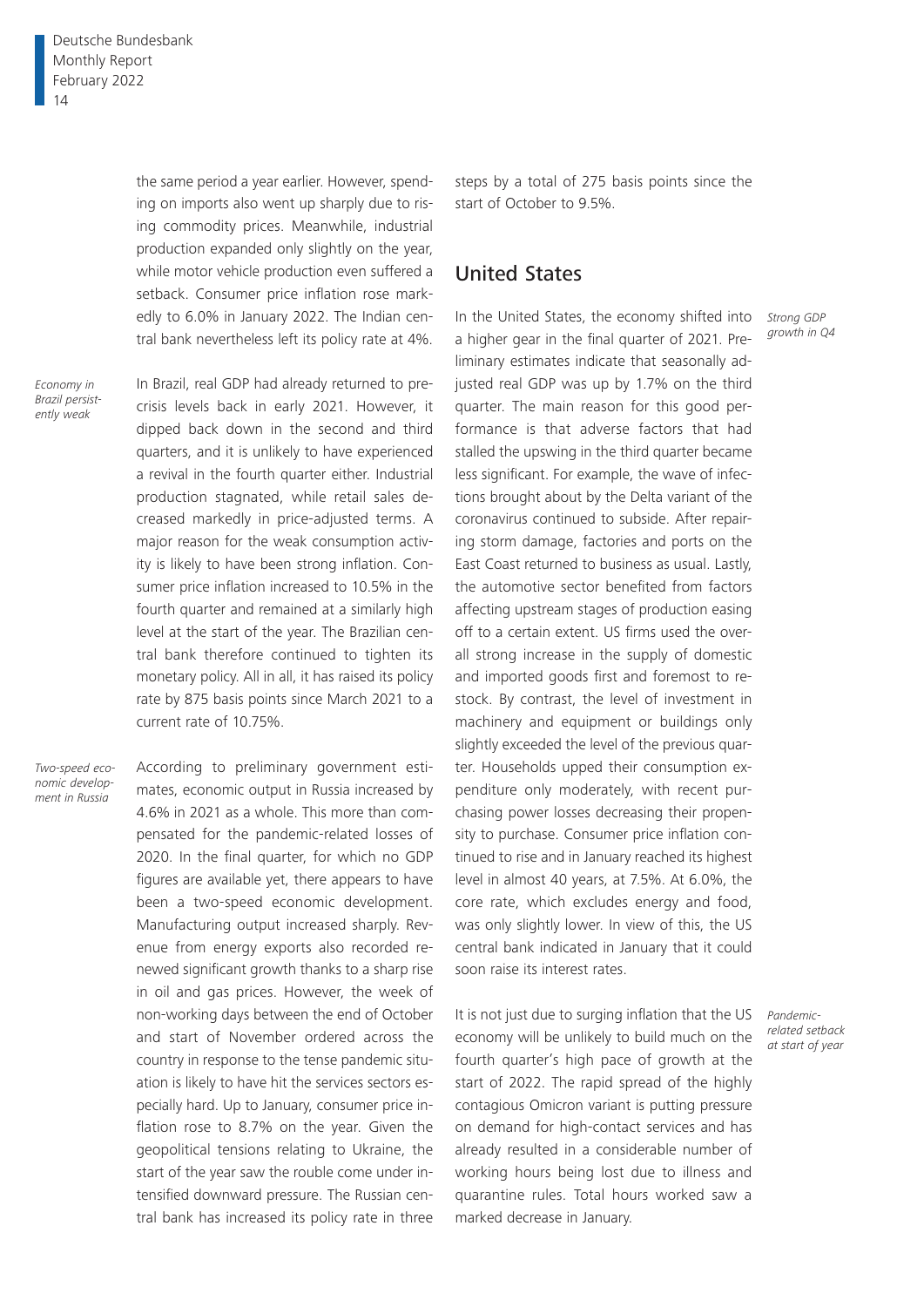#### The current situation in euro area and US labour markets

As the global economy quickly bounced back from the pandemic-induced slump in spring 2020, many countries' labour markets made a brisk recovery as well, first and foremost in the United States and the euro area. So much so, in fact, that labour shortages have been on the rise again at enterprises on both sides of the Atlantic in recent months. Wage growth in the United States has already gained significant traction as a result of this, and the question is whether something similar might happen in the euro area.

There are considerable differences between the US and euro area labour markets, however. For one thing, the US labour market is far more flexible. For another, there is less intervention to stabilise employment in the United States, as developments during the coronavirus pandemic demonstrated once again. Within the space of two months in spring 2020, the US unemployment rate shot more than 11 percentage points higher, compared with a modest increase of just over 1 percentage point in the euro area. This difference will have been largely the result of comprehensive measures in the euro area aimed at preserving jobs, such as short-time working arrangements. In the United States, by contrast, households received support in the form of increased direct relief payments, while firms were given incentives to quickly hire back employees who may have been laid off. As the economy recovered, the jobless rate in the United States was already almost back at its pre-crisis level at the end of 2021.<sup>1</sup> In the euro area, meanwhile, it even dropped noticeably below its level before the onset of the crisis (which was admittedly substantially higher).

Labour demand in both the US and the euro area has remained exceptionally brisk ever since, with firms finding it increasingly difficult to fill vacancies. The number of unfilled positions in the euro area climbed to an all-time high in the third quarter of 2021. Business survey findings indicate that the situation may have deteriorated further still in the meantime, with the share of firms reporting labour shortages peaking in the first quarter of 2022 in both industry and services sectors.

1 It thus also fell short of widely used estimates of the natural rate of unemployment and the long-term level expected by members of the US Fed's Federal Open Market Committee (FOMC). The decline in the unemployment rate came to a halt in January 2022 due to a resurgence of pandemic- related challenges.



Sources: US Bureau of Labor Statistics, Eurostat, Haver Analytics and Bundesbank calculations. **1** Number of job vacancies as a percentage of filled and unfilled positions. Deutsche Bundesbank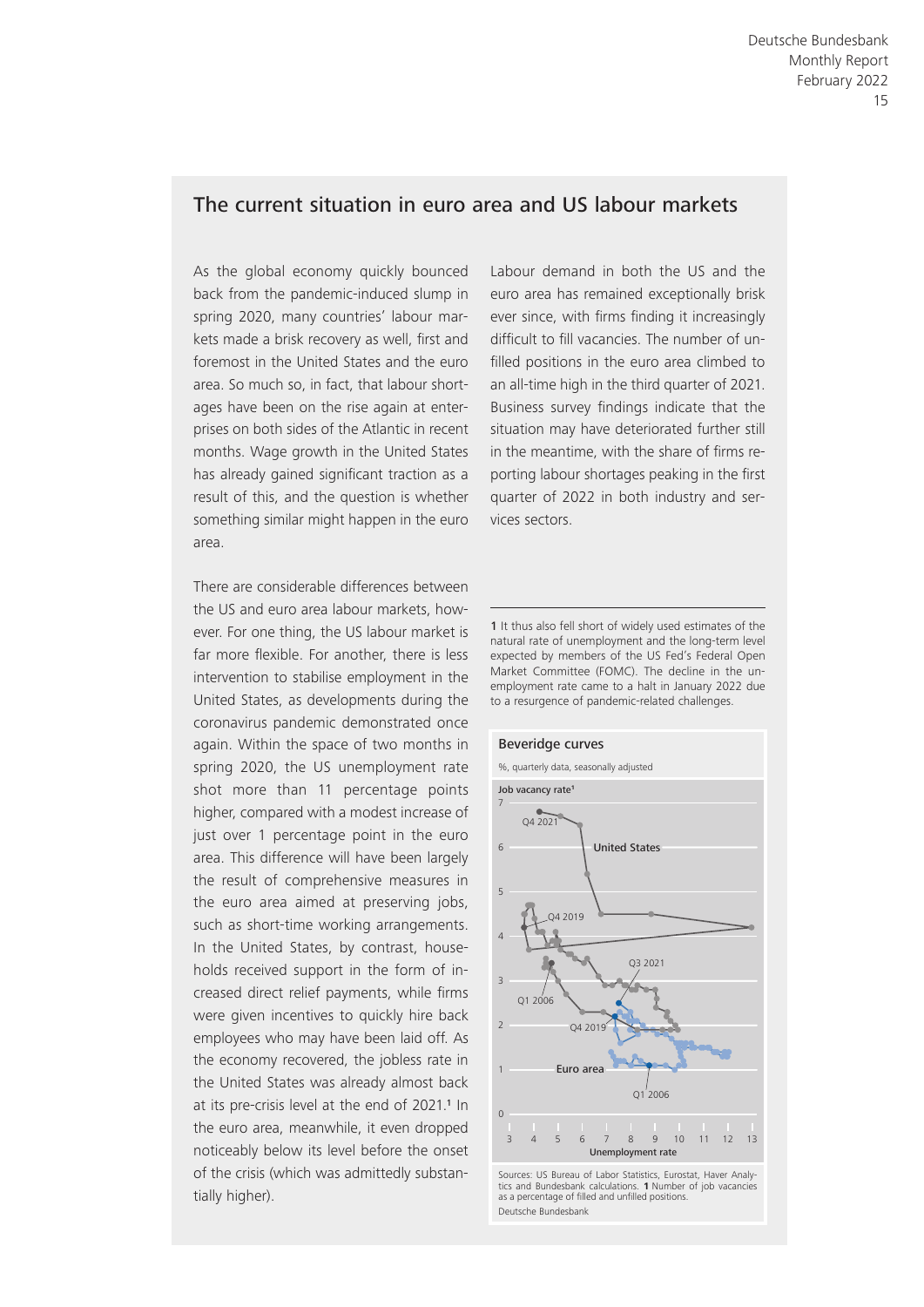

Tense as the situation in the euro area may be, matters are worse still in the United States, where job vacancy figures actually exceeded the number of people seeking work recently. This will undoubtedly be due in part to the US economy's particularly brisk and robust recovery.<sup>2</sup> But not even in earlier boom periods has labour demand in the United States exceeded supply on this scale. This is clearly shown by shifts in the Beveridge curve, which captures the relationship between the unemployment rate and the job vacancy rate. Labour force participation, which contracted as the crisis unfolded and remains depressed, appears to be a notable factor holding back employment growth.3 The euro area was more successful in keeping people in the labour market, which goes some way towards explaining why labour shortages are less pressing here than they are in the United States.

The different degrees of labour market slack are reflected in wage developments as well. Wage growth has already gained considerable traction in the United States, with the strong increases in wages particularly benefiting workers in high-contact services sectors initially before spreading to other industries.4 The euro area likewise saw wage growth pick up somewhat of late, albeit at a flatter pace so far than immediately prior to the pandemic.<sup>5</sup> Looking ahead, wage growth will probably accelerate appreciably in the euro area as well, particularly in light of the strong consumer price inflation, but increases are unlikely to be as noticeable as in the United States owing to the differences outlined above.

2 In the United States, real gross domestic product was already above its pre-crisis level in spring 2021, whilst in the euro area, the level immediately prior to the crisis was only reached six months later. Deutsche Bundesbank (2021b) provides background on why the US and euro area economies have fared differently since the onset of the pandemic.

3 US labour force participation did not make a full recovery for a number of possible reasons: the very generous income support programmes during the pandemic, concerns about becoming infected with the coronavirus, the increased demands placed on families (in particular on mothers of younger children), and older workers withdrawing early from the labour force. Sectoral shifts induced by the pandemic may also have led to an increase in the mismatch between job requirements and job seeker profiles. These factors are discussed in Pizzinelli and Shibata (2022), for example. 4 Projections based on modified Phillips curves that include, amongst other things, the job vacancy rate as a measure of the degree of slack in the labour market imply that US wage growth could actually gain even more pace over the next two years. See Domash and Summers (2022).

5 The different labour market responses to the pandemic partly explain the divergent growth rates of average wages in the United States and the euro area in 2020. In the United States, it was particularly people with low incomes who were affected by layoffs, which is why average gross wages per employee increased significantly initially before subsiding again to a degree as workers were rehired. Average gross wages per employee in the euro area, by contrast, fell significantly at first because many employees switched to short-time work schemes. The analysis of wage changes on the penultimate year disregards short- term compositional effects attributable to the crisis.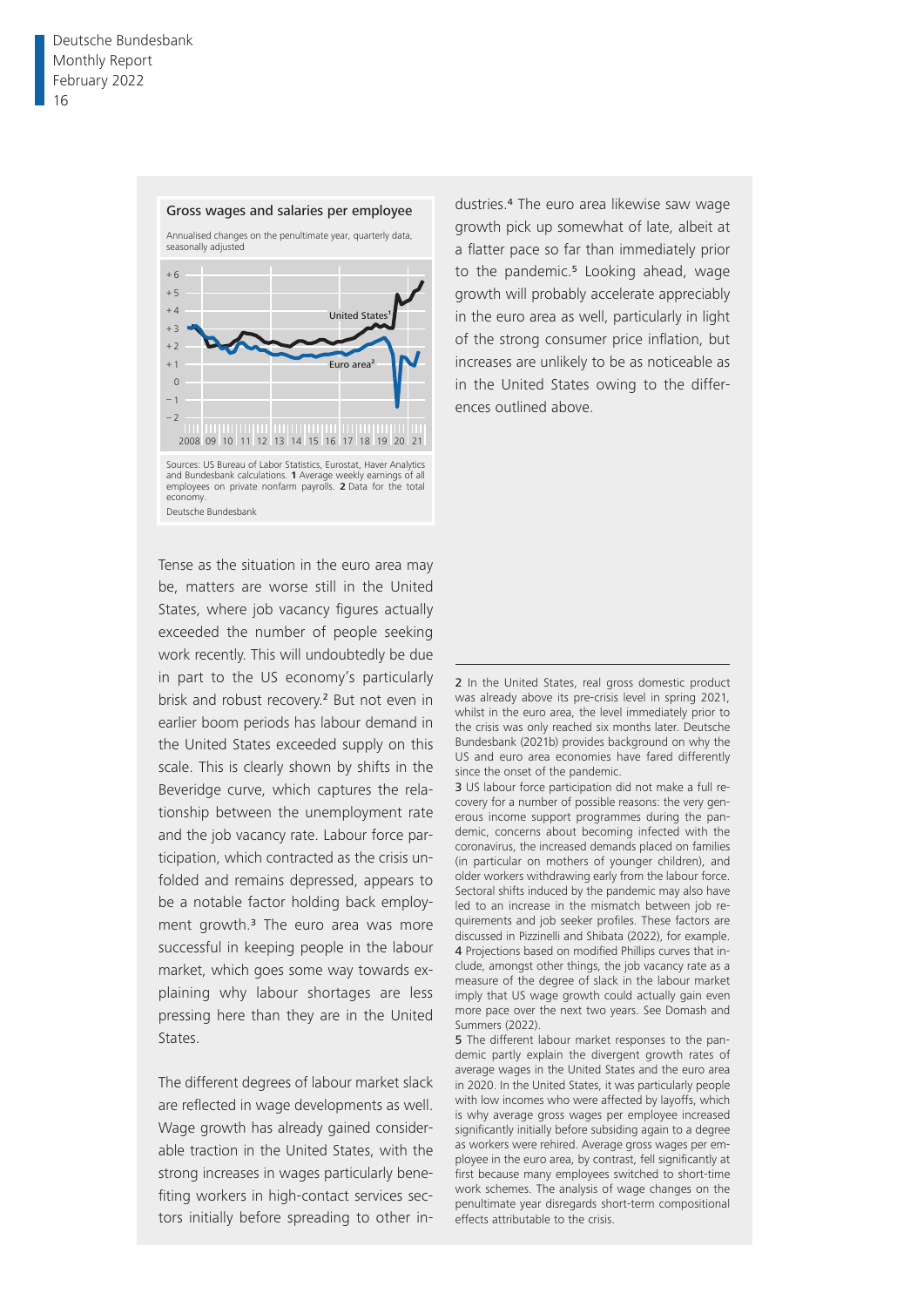#### Japan

*Recovery after pandemicrelated setback*

In Japan, the road to recovery remained bumpy. According to the initial official estimate, in the fourth quarter real GDP rose by a seasonally adjusted 1.3% on the previous quarter, in which it had contracted markedly. Private consumption expanded steeply on the back of a receding number of COVID-19 cases and a relaxation of containment measures. Motor vehicle production also picked up again following a slight easing of supply bottlenecks for semiconductors. Business investment likewise expanded somewhat as a result. Exports rose markedly, driven by an increase in foreign sales of motor vehicles. By contrast, imports recorded a slight decline. Labour market conditions continued to improve and the seasonally adjusted unemployment rate fell to 2.7%. In the current quarter, the spread of the Omicron variant is likely to again dampen economic activity. Furthermore, a resurgence of supply bottlenecks is constraining production in the manufacturing sector. In the first few months of the year, a number of motor vehicle manufacturers again idled production. The year-onyear rate of the consumer price index (CPI) fell to 0.5% in January as a result of base effects.<sup>6</sup> The Bank of Japan recently revised its inflation forecast for the coming fiscal year upwards and now forecasts price risks to be balanced rather than tilted to the downside.

### United Kingdom

*Moderate economic expansion* In the United Kingdom, the overall economic upturn continued, maintaining its moderate pace in the final quarter of 2021. According to the preliminary estimate, real GDP increased by 1.0% on the quarter after seasonal adjustment and was just short of its pre-crisis level. The services sector was again the driving force behind this growth. High-contact service sectors, such as hotel and restaurant services as well as wholesale and retail trade, suffered a marked dampening towards the end of the year due to the spread of the Omicron variant. However,



Q4 2019 = 100, seasonally and calendar adjusted, log scale



Sources: Bureau of Economic Analysis, Cabinet Office of Japan, Office for National Statistics, Statistics Poland and Bundesbank calculations. Deutsche Bundesbank

activity was up significantly in the health and social services sector, boosted by the increase in testing and vaccinations in December. Furthermore, providers of transport services benefited from the increased use of online shopping during the Christmas shopping season. By contrast, a shortage of materials continued to weigh on operations in the manufacturing sector and production stagnated. The construction sector, which is facing a severe shortage of staff, saw only a slight pick-up in activity. In spite of the UK Coronavirus Job Retention Scheme coming to an end on 30 September 2021, the unemployment rate has since continued to fall and now stands at 4.1%. At the same time, the number of reported vacancies reached an all-time high. The tight labour mar-

<sup>6</sup> The considerable reduction in mobile phone charges also continues to have a dampening effect here. Since a reform of mobile phone charges in April 2021, they had declined by 48% by January. In January, this one-off effect pushed down the year-on-year rate of the CPI by 1.5 percentage points.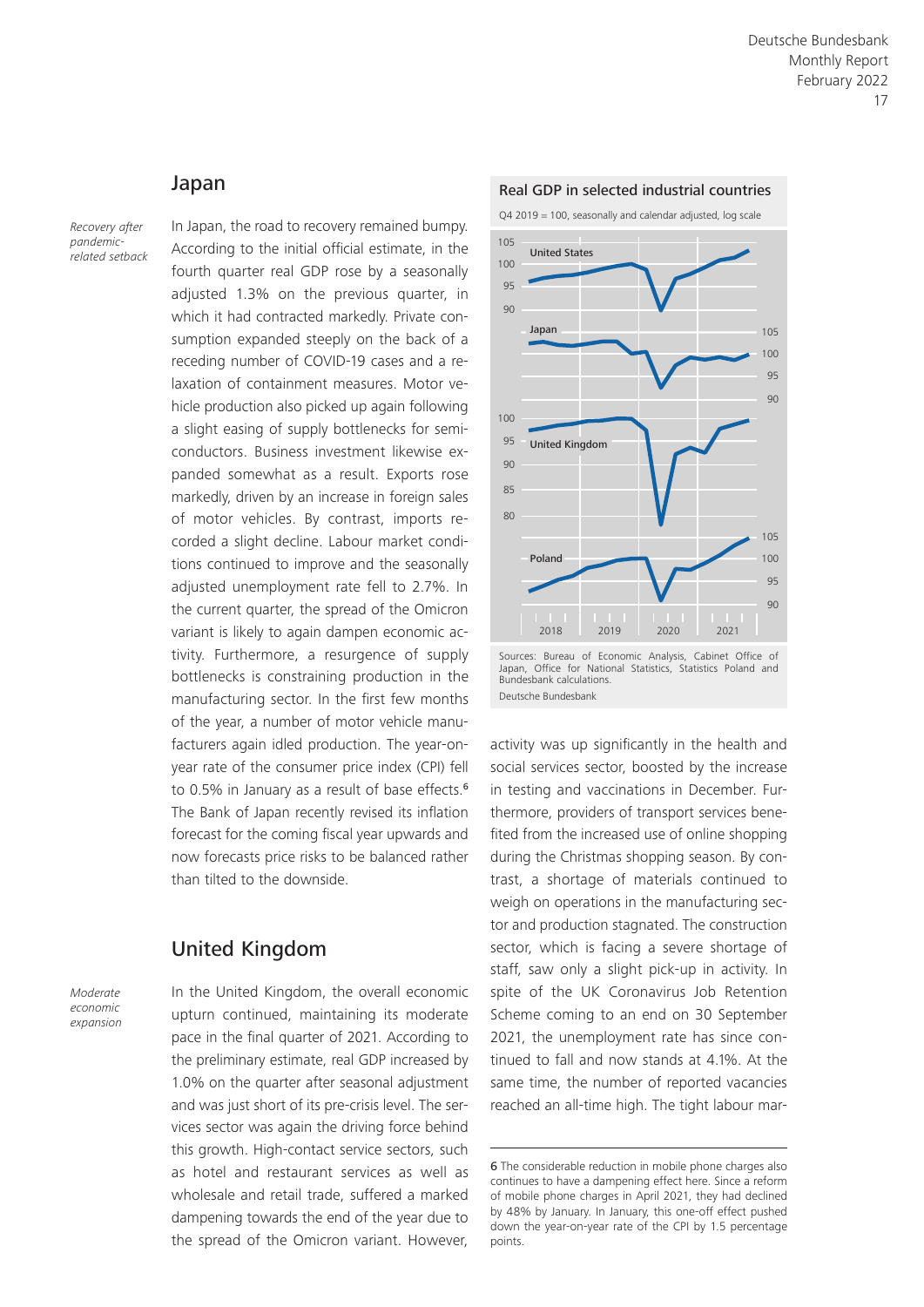ket situation was also reflected in persistently robust wage growth. The acceleration of wage growth is adding to general cost pressure and could fuel consumer price inflation even further. The year-on-year rate of the Harmonised Index of Consumer Prices (HICP) rose to 5.5% in January. As a result, the Bank of England raised its policy rate by 40 basis points to 0.5%. It believes that some further modest tightening in monetary policy is likely to be appropriate in the coming months.

## Poland

*Strong growth, significant inflation*

Despite another sharp wave of the pandemic, Poland's upturn continued unabated in the final quarter, in which real GDP grew by 1.7% after seasonal adjustment. This was notably attributable to a sharp increase in industrial production. Retail sales likewise rose considerably in price-adjusted terms. In December, the unemployment rate fell to 2.9%, thus returning to its historically low level from March 2020. Initial estimates put growth in the Polish economy at 5.7% for full-year 2021. However, the strong upswing has also meant a significant rise in inflation. The rate of consumer price increase accelerated to 8.6% on the year in December, with the energy component accounting for a substantial portion of this. Yet, even excluding energy and food, consumer prices were still up by 5.3%. Consumer price inflation intensified even further in January, rising to 9.2%. As a result, the Polish central bank has raised its policy rate in three further increments since December, by a total of 150 basis points to 2.75%. The Polish government also instigated measures to curb prices, lowering VAT on gas and electricity for three months and fuel taxes for five months. As of February, VAT on food is to be cut to 0% for five months.

## Macroeconomic trends in the euro area

In the euro area, the economic recovery came to a near-standstill towards the end of 2021. According to Eurostat's flash estimate, real GDP rose by just 0.3% on the preceding quarter after price and seasonal adjustment. A key reason for this was a renewed flare-up of the coronavirus pandemic, which led to containment measures being temporarily tightened, significantly so in some cases. This had a particular impact on accommodation and food service activities as well as various other services, and dampened private consumption. The sharply rising prices for energy and intermediate products increased enterprises' production costs and resulted in considerable price increases that were passed through to consumers. This eroded households' purchasing power. According to the EU survey, the supply bottlenecks that had previously impaired the activities of industrial enterprises continued to spread, but their intensity is likely to have dropped off somewhat. In any case, there was a noticeable increase in motor vehicle production, which had suffered in particular measure under the effects of the semiconductor shortage.

In total, euro area GDP rose by 5.2% in 2021 after having fallen by 6.5% in 2020 due to the pandemic. The pre-crisis GDP level was reattained towards the end of the year.

In the eastern euro area Member States, the pandemic situation had already deteriorated towards the end of the third quarter. Subsequently, the Delta variant of the coronavirus also increasingly spread throughout the more western Member States. In these countries, however, this wave of infections was considerably less pronounced. Higher vaccination rates are likely to have been one reason for this. There were significant differences in the responses to this wave of the pandemic from country to country. While some individual countries temporarily reimposed very stringent

*Recovery comes to near-standstill at end of 2021*

> *Pre-crisis level reattained*

*Pandemic situation more tense again, but measures tightened only to limited extent*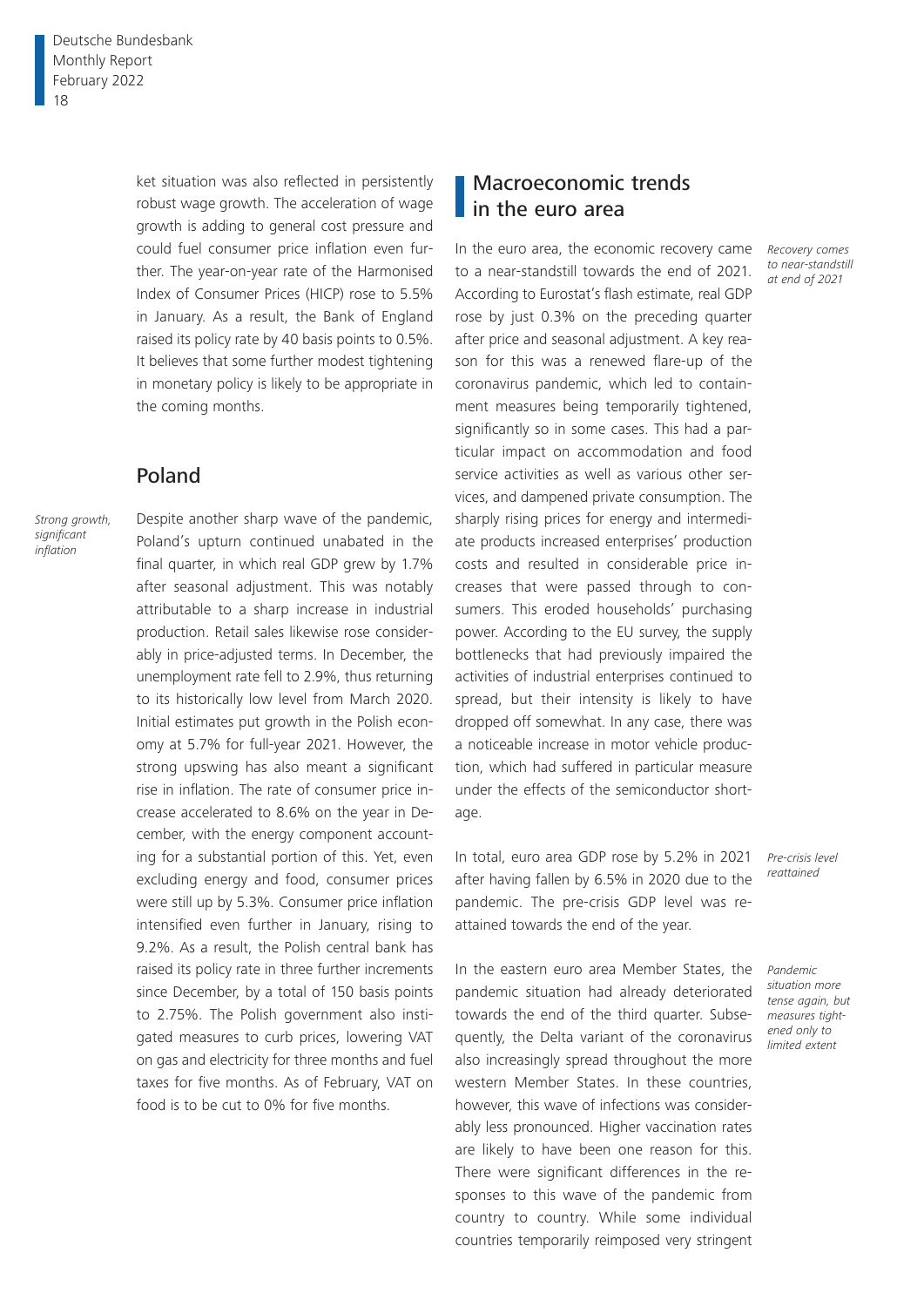containment measures (including Austria and the Netherlands), other countries tightened their restrictions only to a limited extent. Towards the end of the quarter, the spread of the Omicron variant caused the number of infections to rise to record highs. Although containment measures were tightened somewhat again, more substantial economic losses were likely to have arisen from temporary losses of work due to illness and quarantine as well as from changes in behaviour.

*Private consumption shifts down a gear*

It appears that private consumption did not rise further in the fourth quarter after seeing strong growth in the third quarter. Although retail sales rose somewhat again in price-adjusted terms, new vehicle registrations continued to decline, probably in part due to delivery difficulties among motor vehicle manufacturers. The reasons for the slowdown in private consumption are likely to have been factors related to the wave of infections such as access restrictions, reduced opening hours and capacity restrictions. In this context, demand for recreation and leisure services, which had seen strong growth in the third quarter, experienced a renewed decline. In addition, the considerable rise in the costs of living led to a noticeable reduction in consumers' purchasing power.

*Investment remains on upward trajectory*

By contrast, gross fixed capital formation is likely to have risen in the fourth quarter.<sup>7</sup> This holds especially true for investment in information and communication technologies as well as investment in intellectual property, which appear to have recorded strong expansion once again. Construction investment appears to have remained subdued. In any case, there was no increase in construction work. It is also likely that purchases of transport equipment only saw little growth. The numbers of commercial vehicle registrations fell once again, probably due in part to delivery difficulties among motor vehicle manufacturers. By contrast, spending on other machinery and equipment is likely to have risen. In October and November, capital goods producers' domestic



Deutsche Bundesbank

sales markedly exceeded the previous quarter's level after price adjustment.

Goods exports to third countries likely rose somewhat in price-adjusted terms. Based on value, goods exports even rose by a very significant degree due to large rises in prices. In regional terms, the recovery in exports to the United Kingdom continued. Goods exports to the United States saw strong growth. Follow-

7 Excluding Ireland. For several years now, the statistical recording of investment as a whole, and of investment in intellectual property in particular, has been strongly influenced by the strategic planning of multinational enterprises in that country. See Deutsche Bundesbank (2018).

*Goods trade with third countries sees strong growth with rising prices*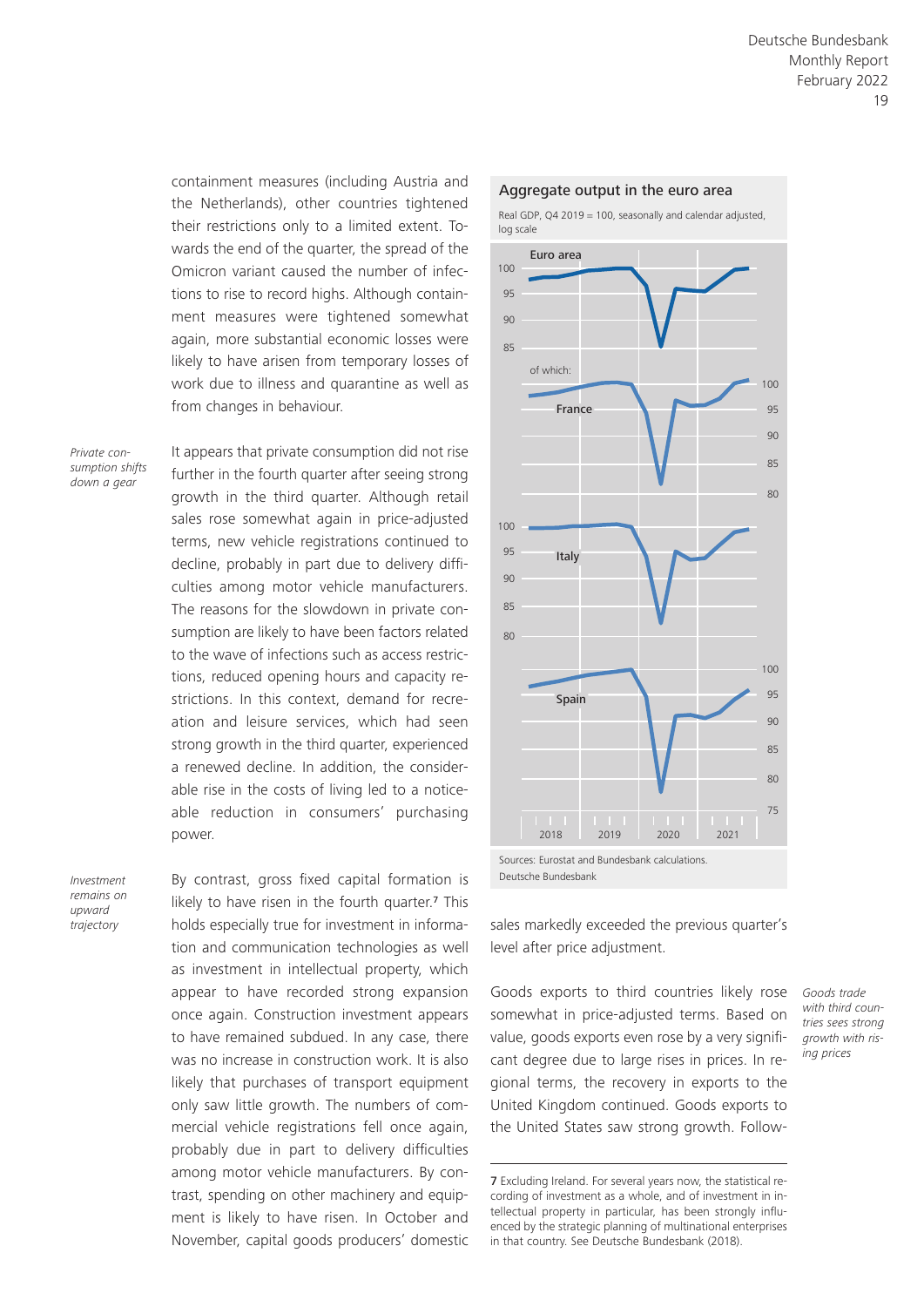

#### Producer prices in the euro area

capital goods and consumer goods. Deutsche Bundesbank

ing a weak preceding quarter, exports to China rose again somewhat. According to figures from the balance of payments, services exports from the euro area to third countries grew to a remarkable extent, driven largely by the ongoing recovery in tourism. Goods imports to the euro area from third countries also rose to a considerable extent, both in price-adjusted terms as well as by value. The distinct rise in imports of intermediate products suggests that supply bottlenecks are easing slightly.

*Brighter situation in manufacturing due to slight easing of materials shortages*

The situation in manufacturing brightened up in the fourth quarter. Although the industrial production index fell markedly compared with the preceding quarter, this was the result of one-off developments in Ireland and in the pharmaceutical sector. In particular, motor vehicle production saw noticeable growth, which was probably attributable chiefly to an improvement in the supply of semiconductors. Nevertheless, materials shortages continued to stifle economic activity. Another dampening

factor was the sharp increases in prices for energy and intermediate products. Consequently, there was also a rise in the producer prices of capital goods and consumer goods. According to surveys, the number of orders on hand remained favourable through to the end of the year. There was also hardly any change in capacity utilisation, which slightly exceeded its long-term average.

In the fourth quarter, activity in various services sectors declined again somewhat as a result of the pandemic; particularly affected were hotel and restaurant services as well as art and cultural activities. Nevertheless, the level of activity was considerably higher than in the previous year. By contrast, economic activity is likely to have risen further in a number of commercial services sectors. The strong upswing in the information and communications sector continued.

Economic dynamics weakened considerably towards the end of the year in most euro area Member States. However, there were differences depending on the extent to which each country was affected by the latest wave of infections, the progress made in their vaccination campaigns, and the containment measures taken. Differences in their economic structures as well as their progress in the recovery process also played a role.

In France, GDP growth slowed to 0.7% in the fourth quarter. This meant that it had already slightly exceeded its pre-crisis GDP level. Following the very large rise in the third quarter, which was largely due to catch-up effects, private consumption recorded moderate growth once again. In light of the fact that the number of infections had remained subdued over a long period of time, revenues in the hotel and restaurant services sector continued to grow and have since reattained their pre-crisis level. An additional reason for the persistently good consumption activity is likely to have been the government financial assistance that was used to mitigate the effects of rising energy prices

*Interruption in recovery among service providers*

*Weaker dynamics in all Member States*

*French economic output already exceeds pre-crisis level*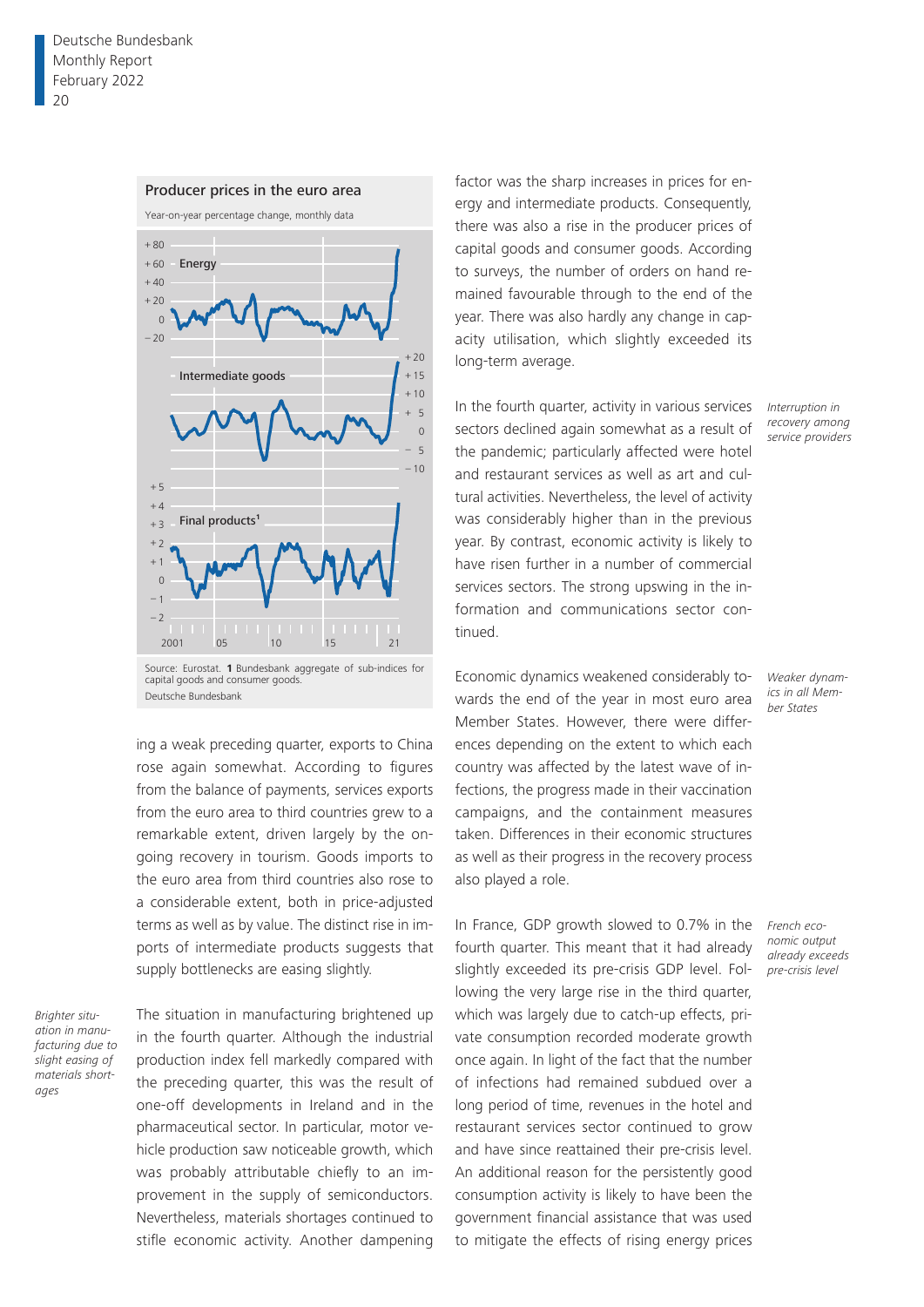on individuals with lower incomes.8 Following a pause, investment activities were expanded markedly, driven solely by investment in intellectual property. By contrast, expenditure for construction stagnated, and investment in machinery and equipment declined considerably once again. However, there was a distinct rise in external trade. Services exports continued to benefit from the recovery in tourism, and goods exports also recorded significant growth.

*Slowdown in economic recovery in Italy* In Italy, the overall economic recovery slowed down considerably towards the end of the year. Based on preliminary figures, real GDP increased by 0.6% in the fourth quarter and thus fell short of its pre-crisis level by 0.5%. Services sectors, which had recorded strong expansion in the second and third quarters, are likely to have lost momentum in particular. While tourism made further progress towards normalisation, it did not achieve this in full. According to the most recent figures, retail sales only saw marginal growth in price-adjusted terms. Production in the manufacturing sector, which had already noticeably exceeded pre-crisis levels, is likely to have expanded further. Most recently, however, there was a significant rise in the number of enterprises reporting factors limiting production. The upswing in the construction sector continued. On the expenditure side, goods exports and gross fixed capital formation are likely to have increased markedly. Private consumption expenditure is likely to have seen only little growth in real terms, meaning that hardly any progress was made in closing the considerable gap to its pre-crisis level.

The economic recovery in Spain, which is lagging behind that of other major euro area countries, continued largely unhindered. According to preliminary estimates, aggregate output increased in the fourth quarter by 2.0% from the preceding quarter. Nevertheless, it still fell short of its pre-crisis level by 4%. A key driver of the recovery was tourism. In light of the relatively calm situation with regard to the pandemic, the tourism season was able to be extended well into the fourth quarter. However, *Spanish recovery continues*

sales in the accommodation and food service activities sector remained around 10% below their pre-crisis level. Investment activities also saw perceptible growth. Construction investment rose again for the first time since the end of 2020. By contrast, there was a decline in private consumption. A reason for this is likely to have been the loss of purchasing power resulting from the sharp increase in energy prices.<sup>9</sup>

In the autumn, economic output also rose in most other Member States as well. The rise was especially pronounced in Portugal. By contrast, Belgium, Slovakia and Lithuania posted only little growth in GDP. More substantial declines were seen in Germany and Austria; in the case of the latter, this was probably due to the drastic measures that were implemented to contain the pandemic. In the Netherlands, economic output continued to grow despite the temporary, comprehensive restrictions. In Latvia, output fell only to a marginal degree.

The situation on the labour market continued to improve. The unemployment rate fell further and stood at 7.0% in December, which represented the lowest rate since the start of monetary union. The number of persons in employment rose to a lesser extent than in the previous quarter, but exceeded its pre-crisis level for the first time. The number of hours worked is also likely to have risen, but probably fell short of its pre-crisis level. These favourable developments were chiefly attributable to the strong demand for labour (see the box on pp. 15f.). Furthermore, job retention schemes are still in effect in some countries, and the number of employees in the public sector has grown by 1 million since the outbreak of the crisis. This is

*Noticeable heterogeneity amongst other Member States as well*

*Labour market situation remains favourable*

<sup>8</sup> In October, the French government approved a one-off "inflation payout" of €100 to each person with a monthly net income of less than €2,000. The payments were disbursed in December. Furthermore, households that were already receiving financial support for energy costs were given an additional payment of €100.

<sup>9</sup> In Spain, energy prices rose by 38% over the previous quarter in the fourth quarter. This was considerably sharper than the rise recorded in the euro area as a whole, which amounted to 26%.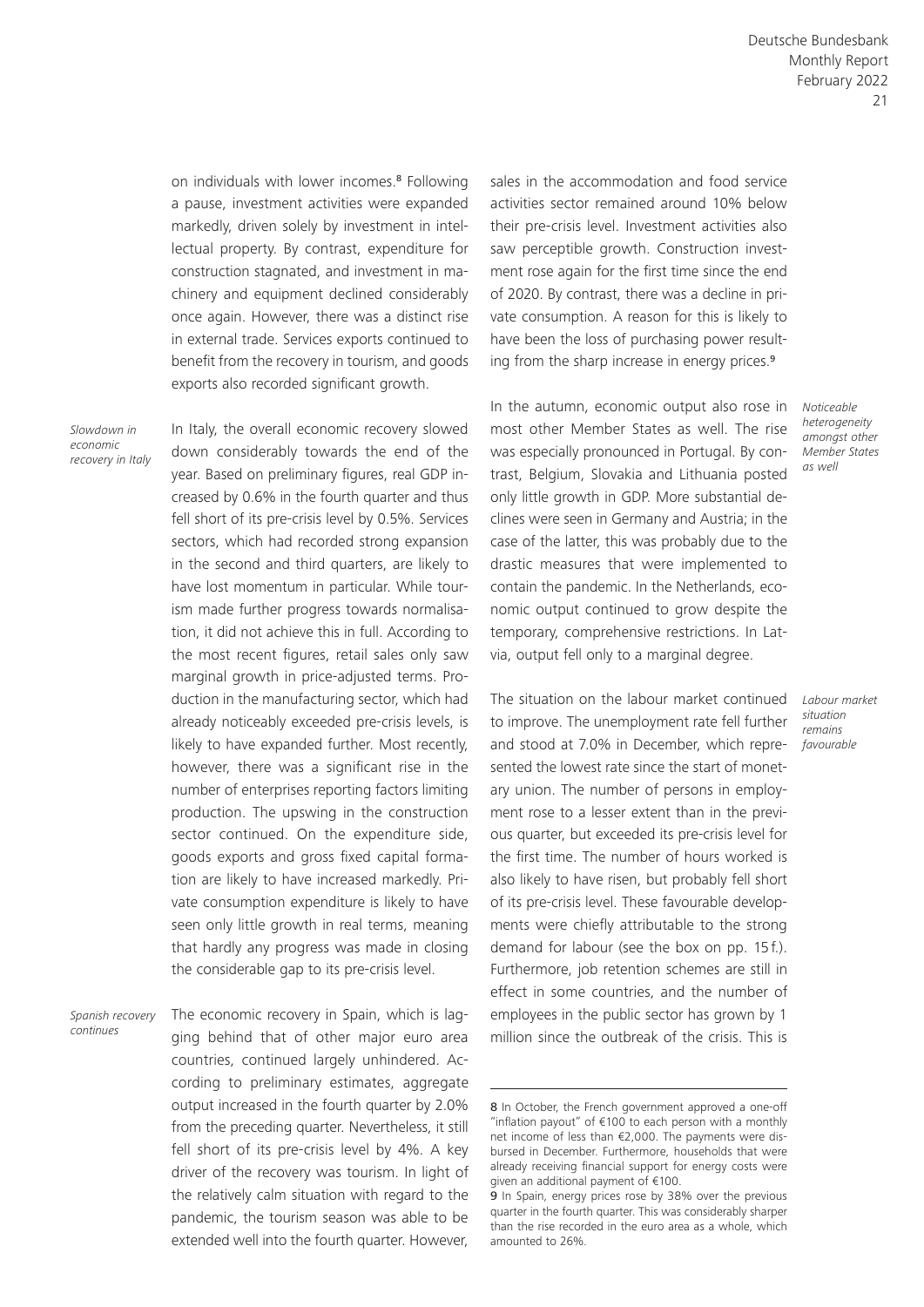

#### Contributions of selected components to HICP sub-aggregates in the euro area**\***

also likely to have contributed to the labour shortage, about which complaints are becoming increasingly vocal. Looking ahead, all of these factors, in conjunction with higher inflation, are likely to considerably increase pressure on wages.

The rise in consumer prices in the euro area intensified to an exceptionally strong degree in the fourth quarter of 2021. As measured by the HICP, prices increased by 1.5% compared with the previous quarter after seasonal adjustment. Energy prices recorded an especially sharp increase, rising by 9.1%. However, this intensification of inflationary pressures also comprised other categories of goods. As a result, annual HICP inflation jumped from 2.8% in the third quarter to 4.6%, while the rate excluding energy and food climbed from 1.4% to 2.4%.

*Consumer price inflation intensifies significantly in Q4*

*Broad-based inflationary pressures across all components*

The rise in inflation in 2021 was broadly based. Major reasons were the considerable increase in crude oil prices and the sharp rise in wholesale prices for gas. Despite government intervention, consumer prices for gas rose by 26% on the year in the fourth quarter. For electricity, for which peak loads are often provided by gas facilities, prices increased by 19%. Fuel prices were up by 29%. Prices for food products also rose by 2.5% on the year, most recently as a result of sharp rises in the wholesale prices of meat and cereal products. For services, inflation rose to 2.4%. In this context, a key role was played by price rises in high-contact services. These include, in particular, transport, travel, accommodation and food service activities. Inflation for non-energy industrial goods also continued to rise significantly, reaching 2.4%. It was mainly new and used cars, furniture, clothing and hygiene and wellness products that saw prices go up steeply. The reasons for this were strong inflation for intermediate goods, increased transport costs, as well as ongoing delivery bottlenecks against strong demand at the same time.

Average euro area inflation for 2021 stood at 2.6%, following a rate of just 0.3% in the pre-



Vehicles

Contributions:

1

–

+

 $\Omega$ 1

Sources: Eurostat and Bundesbank calculations. **\*** The sum of

2019 2020 2021

Other non-energy industrial goods

HICP non-energy industrial goods

Furniture and furnishings

–1 0 +1  $+2$  $+3$ 

П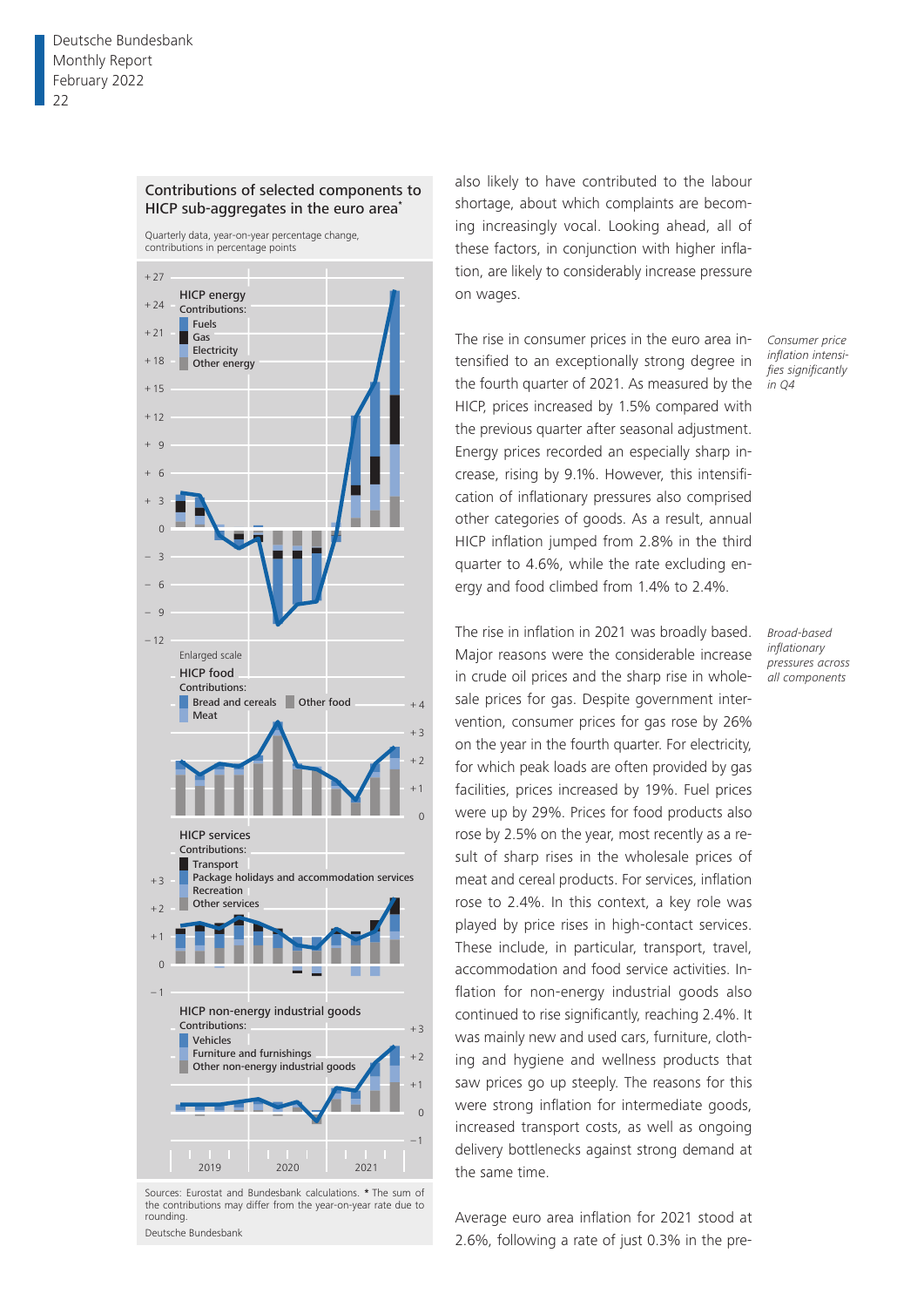vious year. This shift was due primarily to energy prices, which, after a decline of almost 7% in 2020, rose by 13% in 2021. However, the rate excluding energy and food also doubled from 0.7% to 1.5%. This was attributable to increased inflationary pressures for both industrial goods as well as high-contact services.

*Inflation rate rises further in January*

According to Eurostat's flash estimate, the annual HICP rate grew to 5.1% in January 2022. The expiration of baseline effects should have considerably dampened inflation; however, this was instead overcompensated by larger increases in prices for energy and food. Only the rate excluding energy and food declined slightly from 2.6% to 2.3%. This was mainly due to the prices of non-energy industrial goods, with special factors regarding the timing of seasonal sales in 2021 playing a role.

*Pandemic a drag on economic activity at start of year, too* In the first quarter, the Omicron wave is likely to stifle the economic upturn to a large extent; this is due less to additional administrative restrictions and more to expected labour losses resulting from illness and quarantine rules. Although enterprises know how to manage these absences, it is not possible to fully rule out supply constraints. In addition, consumer sentiment has become more subdued. Alongside the wave of infections, the greater rises in prices are likely to be a key reason for this. Once this wave of infections has abated, the underlying expansionary forces should have a



stronger impact again. The numbers of orders on hand in the industrial and construction sectors remain favourable, and households' demand for services should normalise quickly. A similar picture is also obtained from business surveys. However, increased rises in costs and prices as well as the slow resolution of shortages are cause for concern.

# **List of references**

Deutsche Bundesbank (2021a), The potential effects of a sharp downturn on the Chinese real estate market, Monthly Report, November 2021, pp. 14 f.

Deutsche Bundesbank (2021b), The global economy during the coronavirus pandemic, Monthly Report, October 2021, pp. 43-64.

Deutsche Bundesbank (2018), Activities of multinational enterprise groups and national economic statistics, Monthly Report, October 2018, pp. 65-78.